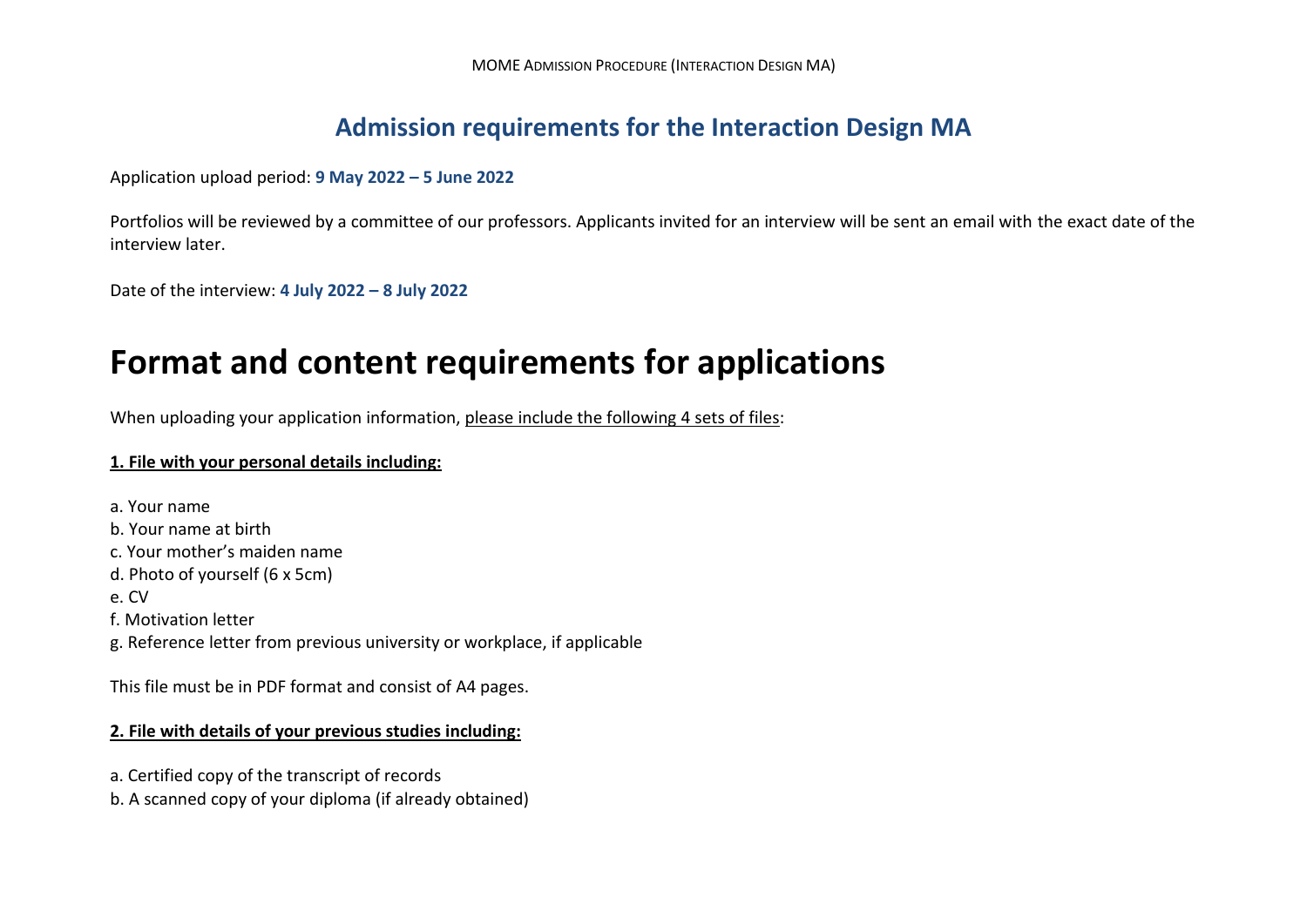This file must be in PDF format and consist of scanned A4 pages with a resolution of 300 dpi.

## **3. Proof of the payment file including:**

a. A scanned copy of the proof of payment of the application fee

This file must be in PDF format and consist of A4 pages with a resolution of 300 dpi.

#### **4. File set with your portfolio/showcase, CV and motivation letter including:**

a. Showcase/portfolio

The showcase/portfolio must be in PDF format with a maximum size of 150 MB.

Naming convention: firstname\_lastname.pdf

b. CV

The CV must be in PDF format.

c. Motivation letter

The motivation letter must be in PDF format and one page long (not exceeding 2,000 characters).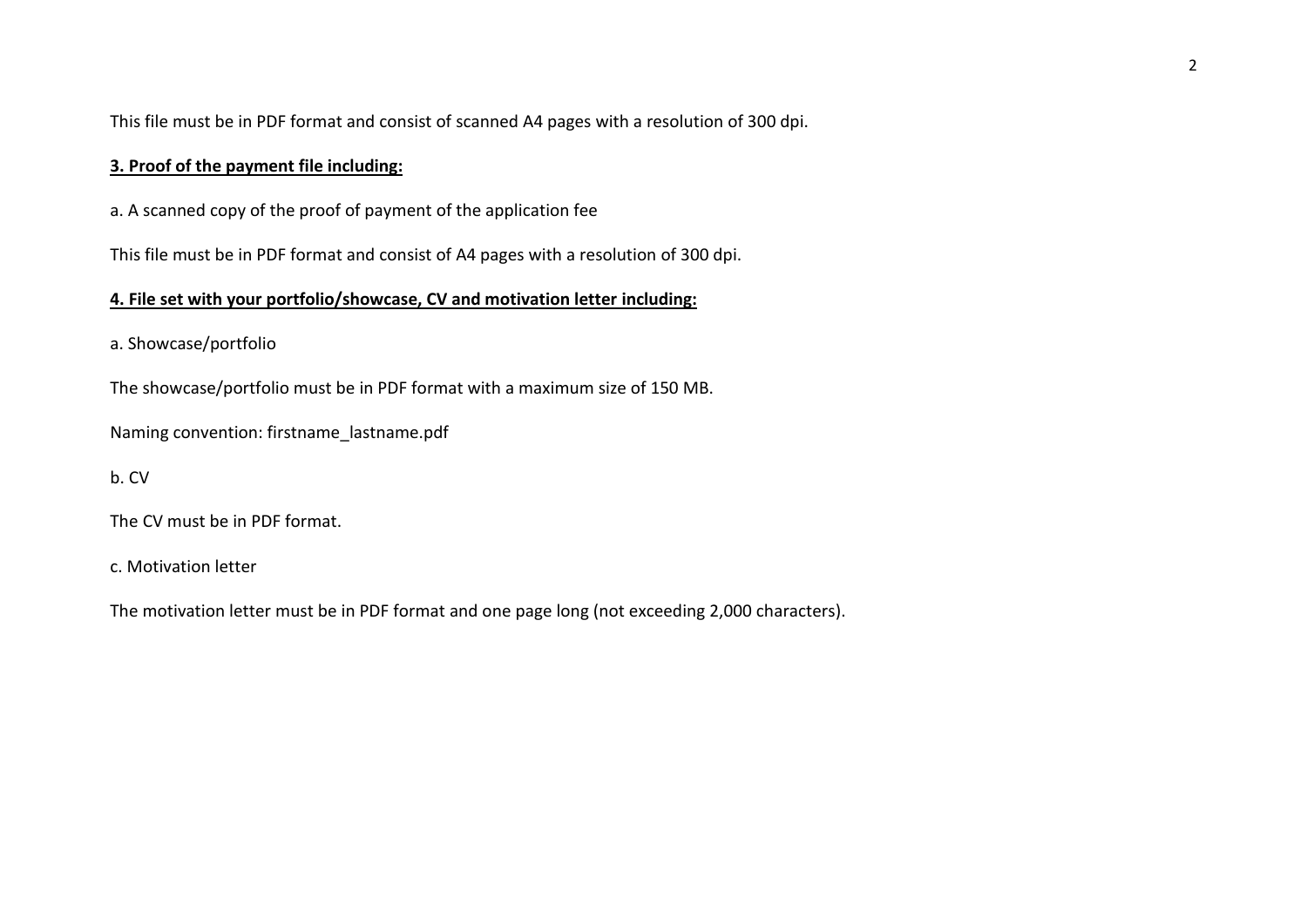# **Requirements and evaluation criteria**

| Parts of the<br>entrance<br>examination   | Your task                                                                                             | Evaluation                                                   | Description and interpretation of the task                                                                                                                                                                                                                                                                                                                                                                                                                                                                                                                                                                                                                                                                                                                                                                                                                                                                                                                                                                                                                                                                                                                                                                                                                                                                                                                                                                                                                                                                                                                                                                                                                                                                                                      | <b>Notes</b>                                 |
|-------------------------------------------|-------------------------------------------------------------------------------------------------------|--------------------------------------------------------------|-------------------------------------------------------------------------------------------------------------------------------------------------------------------------------------------------------------------------------------------------------------------------------------------------------------------------------------------------------------------------------------------------------------------------------------------------------------------------------------------------------------------------------------------------------------------------------------------------------------------------------------------------------------------------------------------------------------------------------------------------------------------------------------------------------------------------------------------------------------------------------------------------------------------------------------------------------------------------------------------------------------------------------------------------------------------------------------------------------------------------------------------------------------------------------------------------------------------------------------------------------------------------------------------------------------------------------------------------------------------------------------------------------------------------------------------------------------------------------------------------------------------------------------------------------------------------------------------------------------------------------------------------------------------------------------------------------------------------------------------------|----------------------------------------------|
| Showcase,<br>background and<br>motivation | Compile and<br>submit an<br>introductory<br>showcase<br>including a CV,<br>and a motivation<br>letter | pre-uploaded<br>online:<br>Yes/No<br>at the interview:<br>No | The purpose of an English-language online showcase/portfolio is to present your<br>professional journey, relevant previous works and background to date. It may contain<br>anything you find important from works completed as part of or separate from<br>organised trainings to professional accomplishments, relevant works, and papers. At<br>least one project presenting your research/work process in addition to the final result<br>should also be included. Please compile the topics you want to present in a well-<br>structured manner, with the titles of the works, the date of their creation and the name<br>of institutions, teammates or mentors involved. The showcase may also include<br>external links related to submitted entries to help the examination committee form an<br>impression of your work. The showcase/portfolio should be in PDF format with a<br>maximum size of 150 MB (naming convention: firstname_lastname.pdf)<br>Please also attach a separate CV in PDF format that includes your educational and<br>professional background.<br>A separate one-page motivation letter in PDF format with no more than 2,000<br>characters should also be attached, containing the answers to the following questions<br>at a minimum:<br>What are your primary learning goals, and why?<br>What is your primary focus of interest in interaction design, and why?<br>Why do you think you would make a great addition to a team of IxD students<br>with diverse backgrounds?<br>Building highly diverse teams is one of the goals of the programme and for this reason,<br>your background and the values and perspectives you can bring to the team will be an<br>important consideration for the evaluation. | For the evaluation<br>criteria, see Annex 1. |
| <b>Practical</b><br>examination           | Sit for an<br>interview<br>(approx. 15<br>minutes)                                                    | Maximum score:<br>99 points                                  | During the admission interview, you will have the opportunity to present your previous<br>work and field of study. Though the purpose of the interview is to learn how you think<br>and to assess your professional competence, the discussion may also include an<br>examination of your vision, as well as your general education and knowledge. Your<br>showcase/portfolio will be displayed and shared on a screen during the interview.<br>Additionally, you can present anything in a physical form, if applicable.                                                                                                                                                                                                                                                                                                                                                                                                                                                                                                                                                                                                                                                                                                                                                                                                                                                                                                                                                                                                                                                                                                                                                                                                                       | For the evaluation<br>criteria, see Annex 1. |